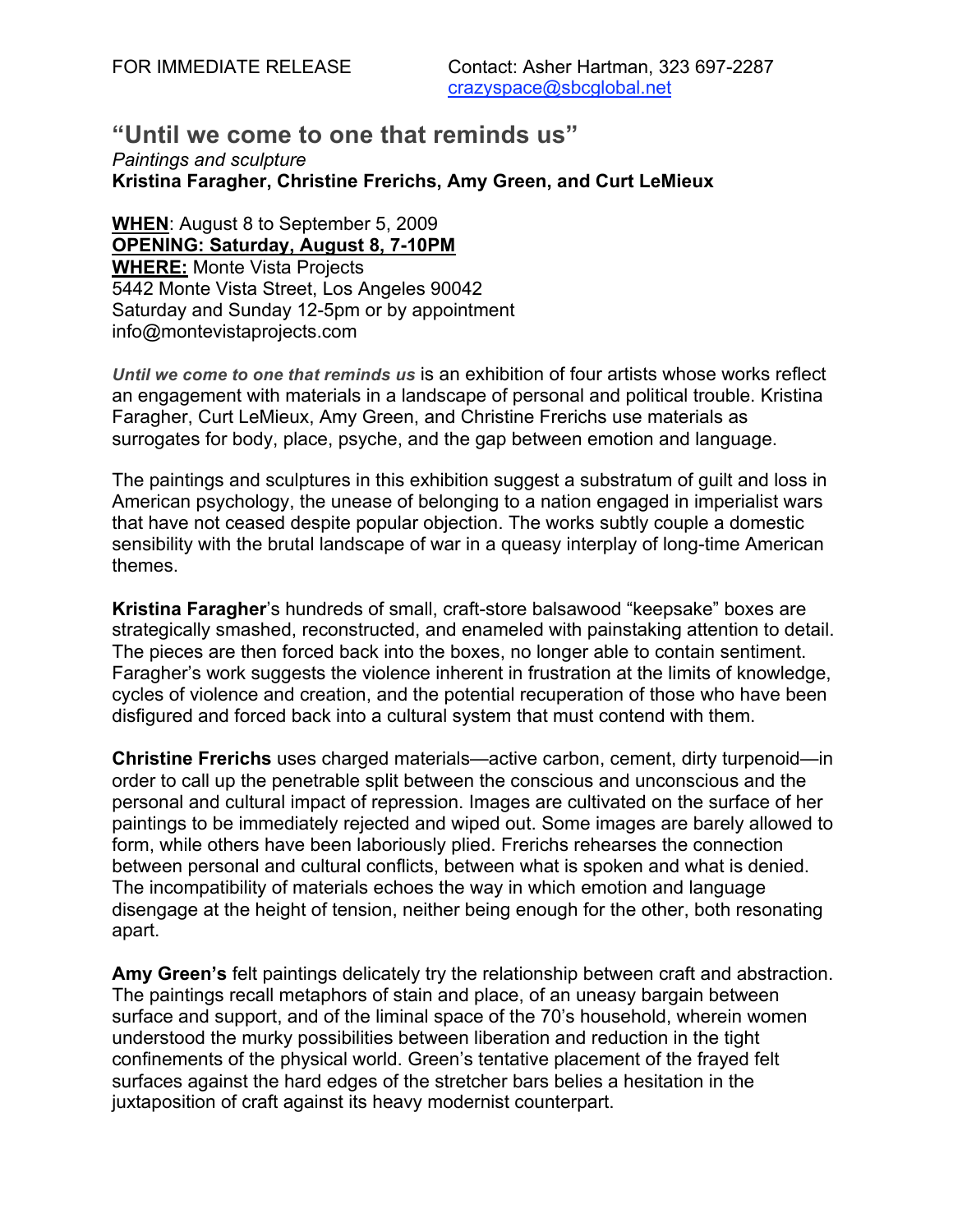**Curt LeMieux's** sculptures and mixed media drawings allude to the witnessing of bodily trauma within the tragedy of mediated warfare, linking barbarity to everyday cultural referents--remnants of curtains, socks, pencils, and shoes. Materials are handled with a delicate aesthetic that opens up a place into which the sense of both the disjunction and union of violence and security can flow. Surveying LeMieux's small drawings and sculptures, one has the sense of the viewer as mute witness to a concatenation of banal and terrible events that have been reviewed, acknowledged, and dismissed.

# **ARTIST AND CURATOR BIOS**

### **Kristina Faragher, Artist**

Kristina Faragher has exhibited works of art individually and collaboratively in a host of media including video, installation, film, and performance. Selected venues and festivals include: The Oakland Museum, Oakland, California; The Autry National Center, Los Angeles; The REDCAT Theater, Los Angeles; Shoshana Wayne Gallery, Santa Monica; Track 16 Gallery, Santa Monica; SITE Santa Fe, Santa Fe, New Mexico; *LA Freewaves Ninth Annual International Media Festival*, Los Angeles; *The Fifth Festival International de la Image* in Colombia, South America; and The Museum of Contemporary Art in Minsk, Belarus. Publications include: *The Smithsonian Institution's Archives of American Art*, *Yosemite Art Of an American Icon* (UC Berkeley Press), and *Extensions: Online Journal of Embodied Technology* at UCLA.

### **Christine Frerichs, Artist**

After receiving her B.F.A. from University of Arizona, Christine Frerichs lived in Brooklyn, then moved to California to complete her M.F.A. at UC Riverside. She also attended the intensive residency, *Painting's Edge*. Her work has been exhibited in Los Angeles, Sacramento, Riverside, Tucson, Boston, Chicago, and New York and has been published in the 2005 Northeastern Edition of *New American Paintings*. Exhibitions include "*New Work: Christine Frerichs*," Sweeney Art Gallery, Riverside; *Painting's Edge*, Riverside Art Museum; *Works on Loan from the 21st Century*, Riverside Art Museum; and *My Buddy* at UCLA New Wight Gallery**.**

#### **Amy Green, Artist, Curator**

Amy Green received her B.F.A. in Painting from the University of Tennessee in 1995 and an M.F.A. in Studio Arts from CalArts in 1997. Her paintings have been shown nationally and internationally and appear in numerous private collections. Exhibitions include Rolf Ricke Galerie in Cologne; the Neues Museum in Nurnberg; Galerie Monika Reitz, Frankfurt; Kunstverein St. Gallen in Switzerland; Evelyne Canus Gallery, Paris; Cirrus Gallery, Susanne Vielmetter, Sea and Space Explorations in Los Angeles; and Cohan Leslie and Browne in New York, among other venues. Reviews include: *New York Arts Magazine*, *Art Issues*, the *Basel Art Fair Catalogue*, and *Neues Museum Catalog Essays*. Recent exhibitions include *"New Works" at 24Hr Gallery, "Let the trees decide",* at Glendale College Art Gallery, and *"Cosmos Factory"* at Cirrus Gallery. Amy Green is represented by Galerie Schmidt Maczollek in Cologne, Germany.